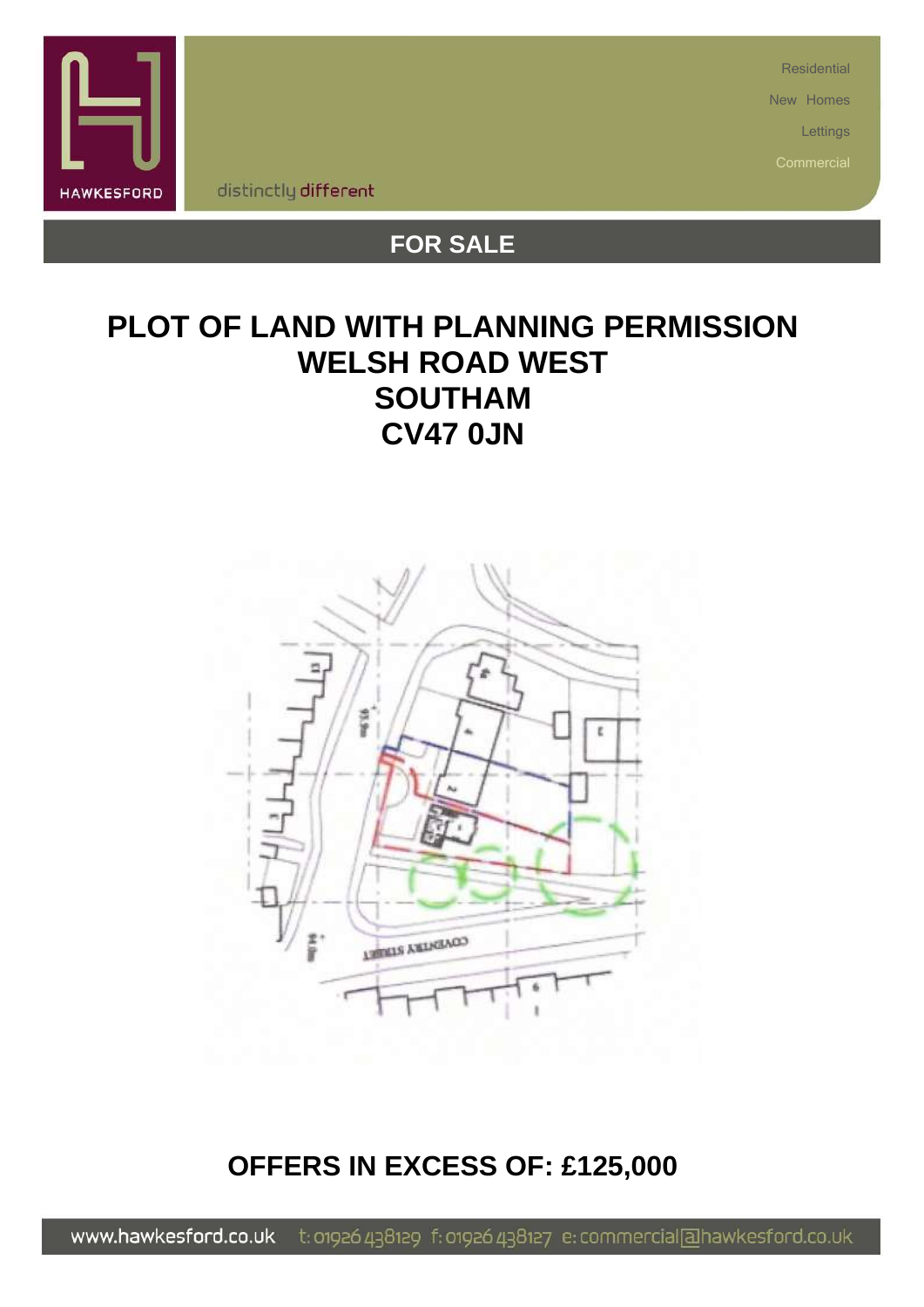## **DESCRIPTION**

This is a plot of landwith Planning Permission – Stratford-upon-Avon District Council Reference: 19/00128/FUL for a three-bedroom detached house.

Welsh Road West, Southam is a residential area and consists predominantly of semidetached housing.





Ground

First

### www.hawkesford.co.uk t: 01926 438129 f: 01926 438127 e: commercial[alhawkesford.co.uk











Chartered Surveyors • Auctioneers • Estate Agents • Property Management • Valuers HAWKESFORD, 6 Euston Place, Leamington Spa, CV32 4LN

Registered No: 4657529 VAT No: 545 2383 44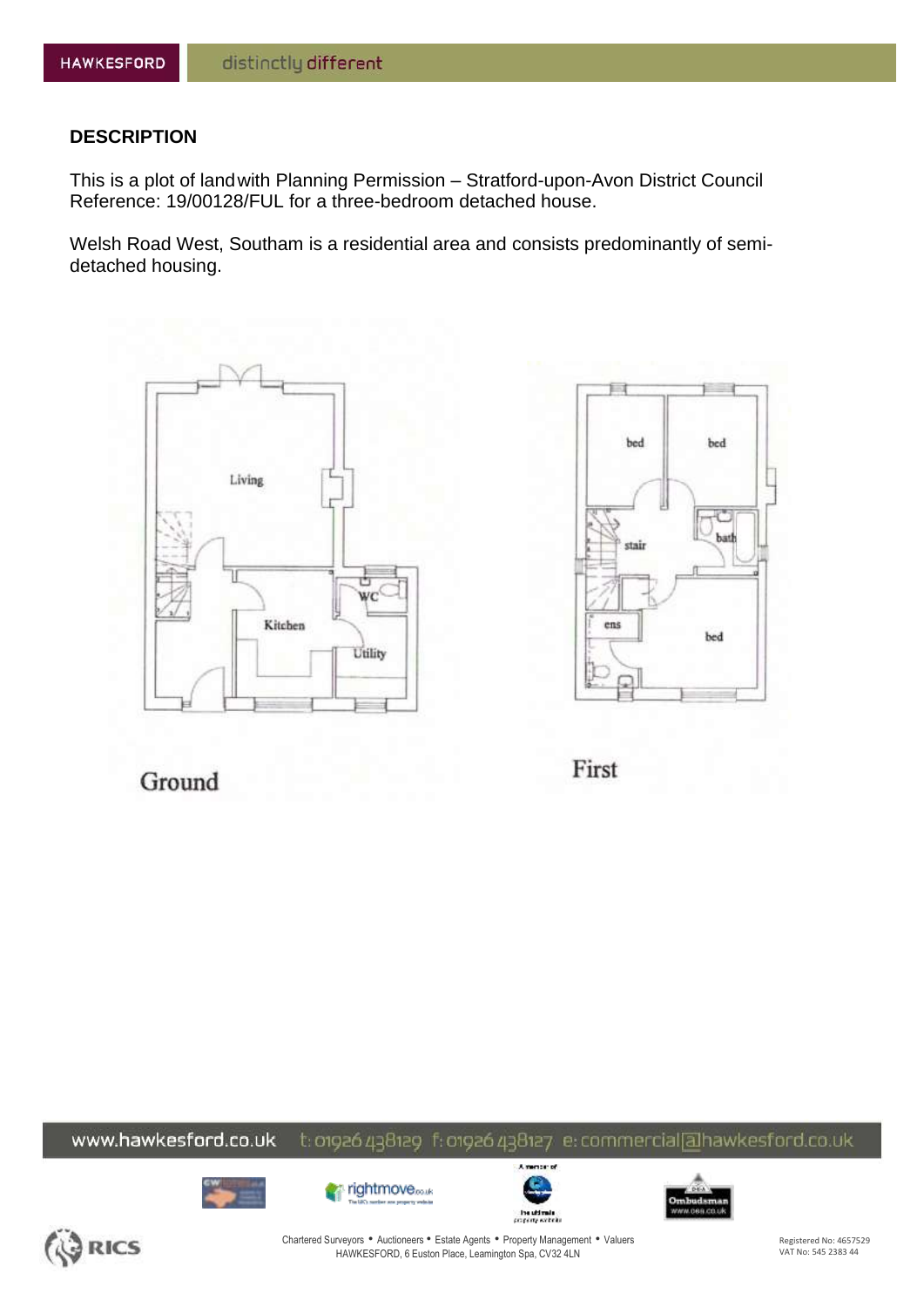## **Special Conditions:**

Please note that we understand the new dwelling with incur a CIL liability in the order of £5,500 and that the Purchaser will be responsible for this payment.

*The Community Infrastructure Levy (CIL) is a charge that local authorities can set on new development in order to raise funds to help fund the infrastructure, facilities and services such as schools or transport improvements - needed to support new homes and businesses.*

The purchaser will reinstate the drive for both properties once the building works are complete.



www.hawkesford.co.uk t: 01926 438129 f: 01926 438127 e: commercial[alhawkesford.co.uk











Chartered Surveyors • Auctioneers • Estate Agents • Property Management • Valuers HAWKESFORD, 6 Euston Place, Leamington Spa, CV32 4LN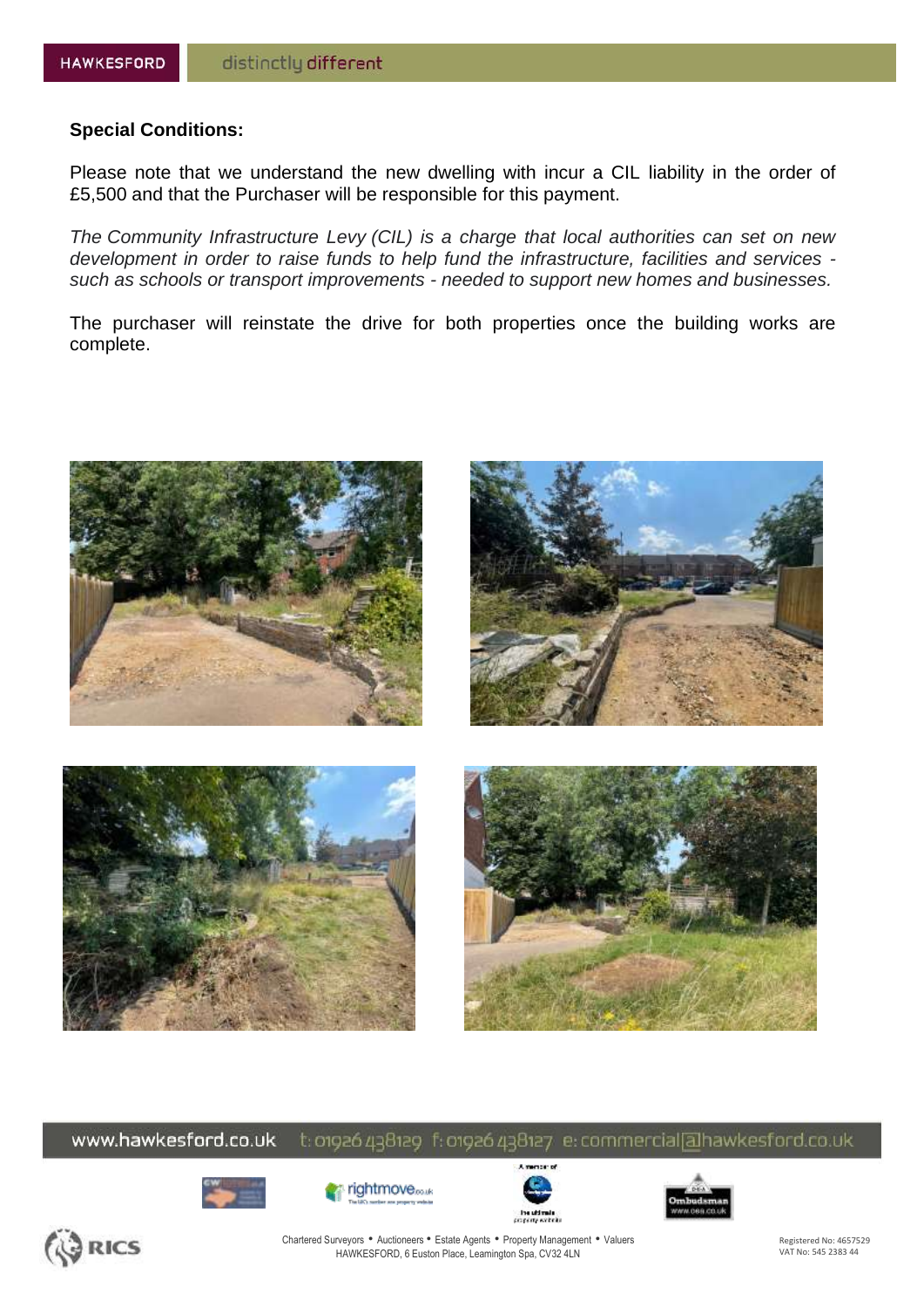## **General Information:**

| <b>Services:</b>    | Water, electricity and gas are available but they are to be<br>connected by the purchaser.                                                      |
|---------------------|-------------------------------------------------------------------------------------------------------------------------------------------------|
| Rates:              | To be advised by Stratford -upon-Avon District Council                                                                                          |
| <b>Legal Costs:</b> | Each party will be responsible for their own legal fees.                                                                                        |
| Viewing:            | By prior arrangement with Hawkesford Commercial Department -<br>01926 438129                                                                    |
| <b>Photographs</b>  | Photographs are reproduced for general information only and it<br>must not be inferred that any item is included for sale with the<br>property. |

### **Disclaimer**

Whilst we endeavour to make our sales details accurate and reliable they should not be relied on as statements or representations of fact, and do not constitute any part of an offer or contract. The seller does not make or give, nor do we, or our employees, have authority to make or give, any representation or warranty in relation to the property. Please contact the office before viewing the property. If there is any point that is of particular importance to you, we will be pleased to check the information for you and to confirm that the property remains available. This is particularly important if you are contemplating travelling some distance to view the property. We would strongly recommend that all the information, which we provide, about the property is verified on inspection and also by your conveyancer. JMH/SP

www.hawkesford.co.uk t: 01926 438129 f: 01926 438127 e: commercial[alhawkesford.co.uk











Chartered Surveyors • Auctioneers • Estate Agents • Property Management • Valuers HAWKESFORD, 6 Euston Place, Leamington Spa, CV32 4LN